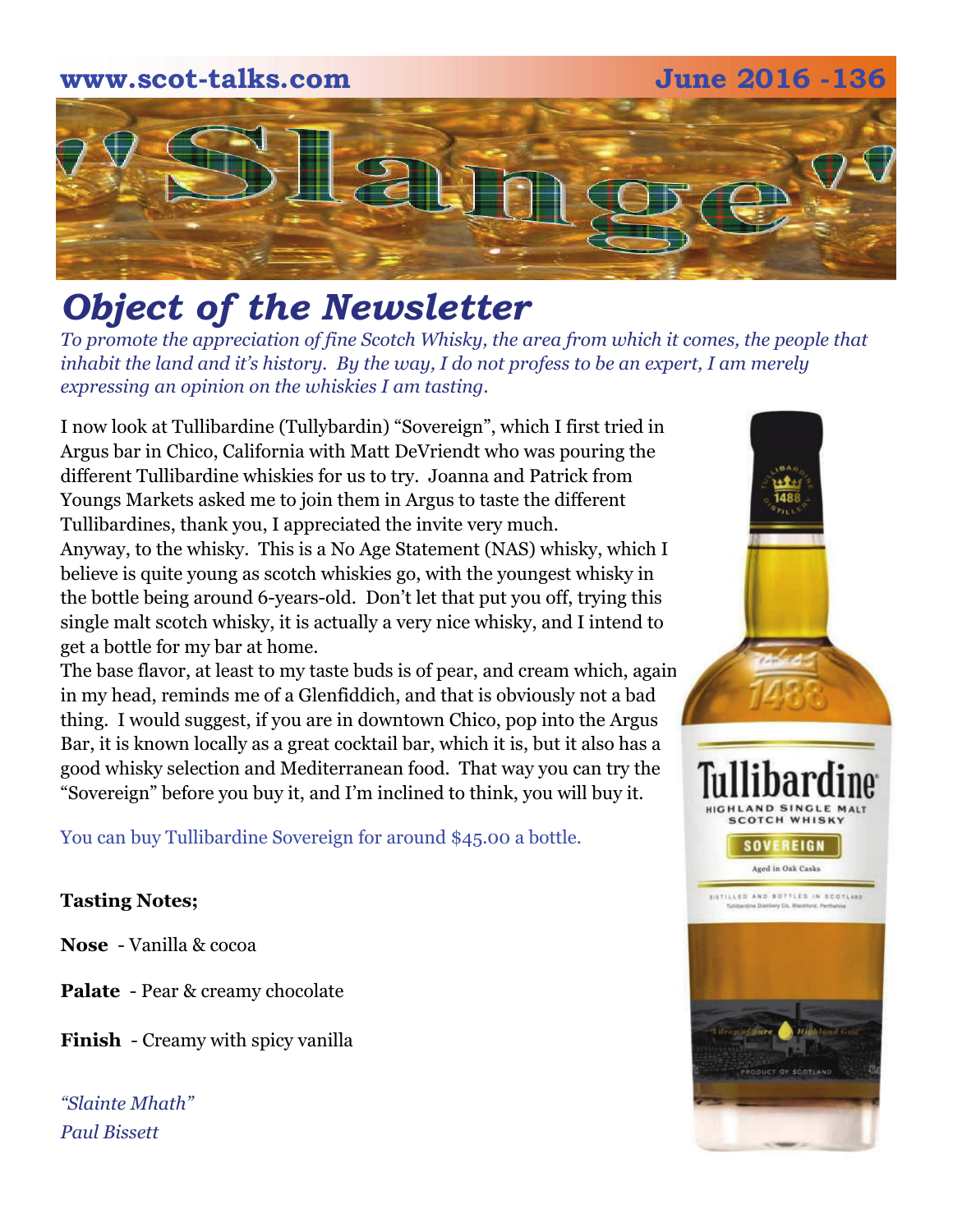# **www.scot-talks.com June 2016 -136**



## **DAVID NIVEN** *by [Iain Russell](https://scotchwhisky.com/magazine/contributors/#IainRussell)*

Scotch played a prominent role in the life of the celebrated actor and bon viveur – and may have saved him from a fate worse than death while skiing in the Italian Alps. Iain Russell reports.



*Whisky, the hero: Scotch played a major role in Niven's life, helping to save it more than once.*  David Niven (1910-83) was an Oscar-winning English actor, famous for his roles in films such as *Dawn Patrol* and *Around the World in 80 Days*. He was also a celebrated author and raconteur. The great Cary Grant once offered to hypnotise Niven to 'cure' him of his love of Scotch. Niven politely declined the offer and Scotch remained his favourite tipple until the end of his days, featuring prominently in several of the key moments in his eventful life.

Niven was born in London, the son of a big-spending but impecunious Scottish father and a beautiful but slightly batty French mother. He joined the British Army and attained the rank of Lieutenant in the Highland Light Infantry.

While holidaying in the US in the early 1930s, near the end of Prohibition, he partied with rich young Americans in fashionable speakeasies such as the 21 Club in Manhattan. After sampling the excitement of American High Society, Niven became disenchanted with Army life.

In 1933 he was charged with insubordination and was placed under close arrest – that is, confined to his room under the supervision of a fellow officer. He and his 'guard' downed a bottle of whisky and, when the latter went to the toilet (with a nudge and a wink), Niven promptly leapt out of the window and drove away. He fled to Canada before he could be court-martialled, resigning his commission by telegram.

Niven drifted to the US, and found himself back at the 21 Club. Prohibition had recently been repealed and the owners, Jack Kriendler and Charlie Berns, were branching out into the wine and spirits distribution business. They had made many useful contacts during the 'good old days', including Jimmy Barclay, the owner of the Ballantine's whisky brand. Niven was employed to win orders in 'his' patch of Manhattan for Ballantine's and a range of wines and spirits, on a salary of \$40 a week plus 10% commission on sales over \$400.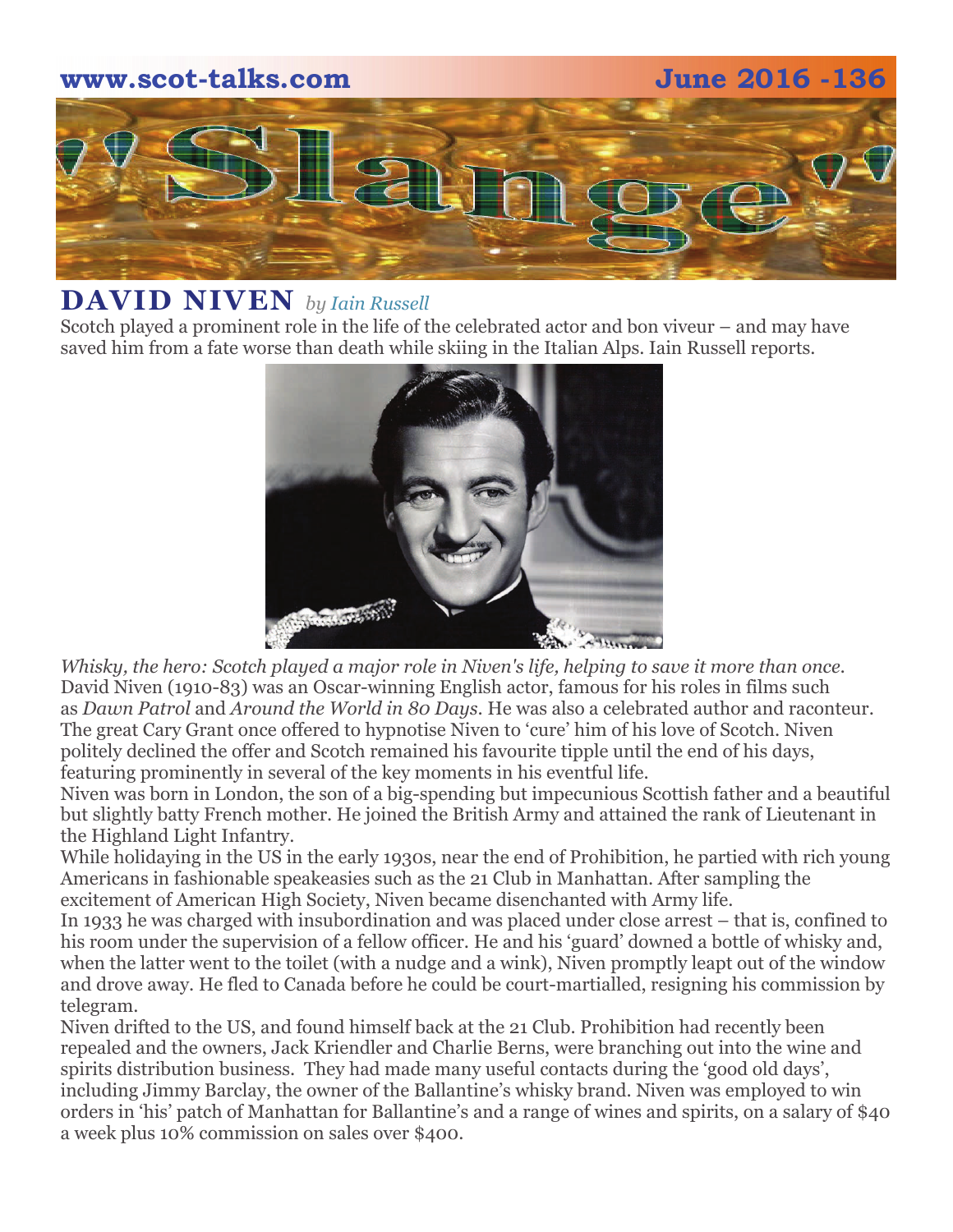

Below is a simple guide to help you choose your single malt Whisky, and the flavor notes you should expect from it. Being Scottish I recommend you find a likely candidate and try it in a bar before buying the whole bottle. This Issue; Tullibardine Sovereign. For more information go to http:// www.tullibardine.com



Floral, Herbal, fresh

Nutty, biscuit (cookie), Subtle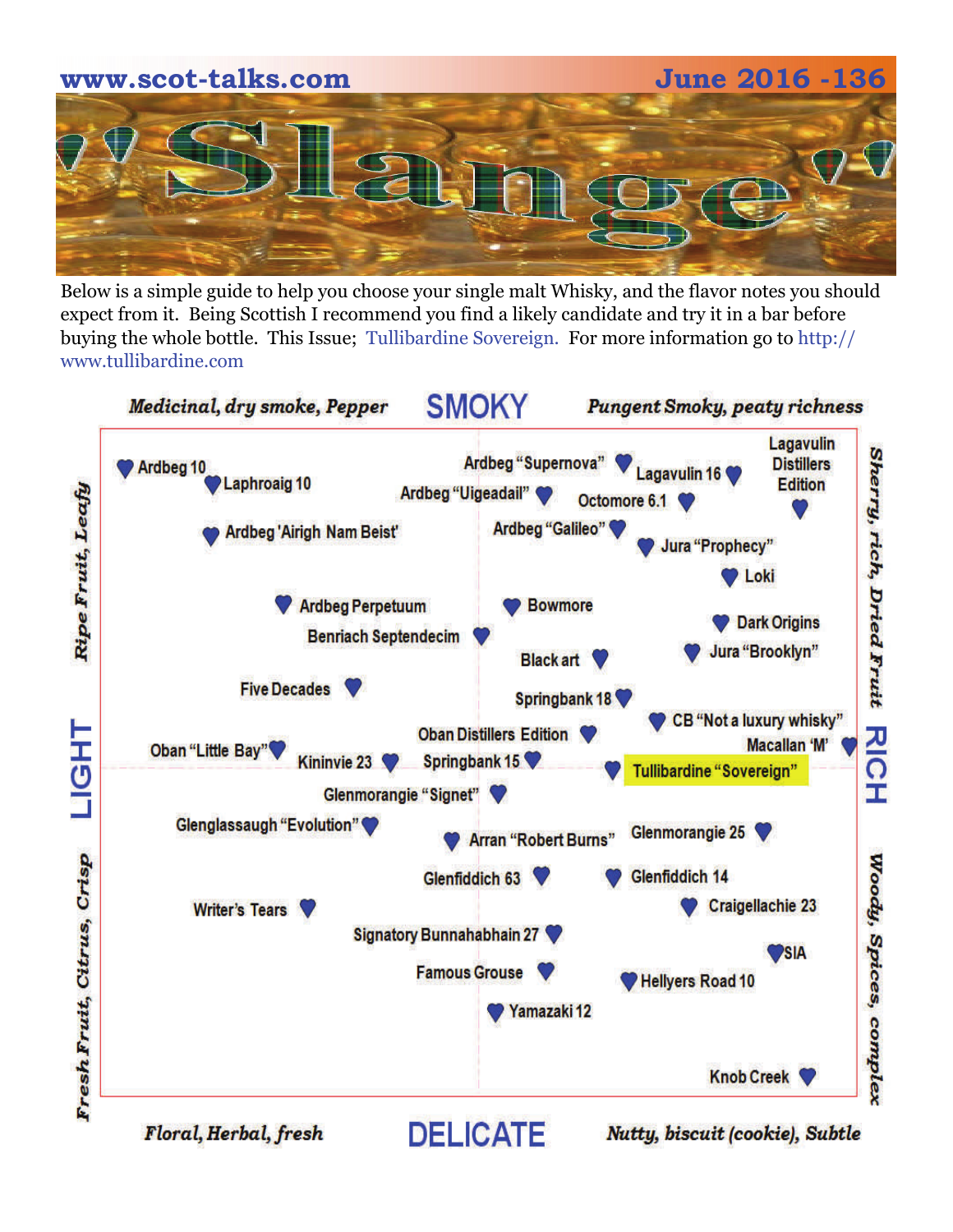# **www.scot-talks.com June 2016 -136**  C

# **David Niven** cont.

Unfortunately, Niven was not a natural salesman and was easily distracted from work, coming close to being 'bumped off' after seducing a gangster's moll. Kriendler and Berns were rarely called upon to pay him commission and he was sacked after a few months. His mugshot, taken the day he started work for the firm, was hung on a wall in the 21 Club above the legend 'Our First and Worst Salesman'.

After more adventures, Niven became an actor in Hollywood where he mixed and drank freely with the rich and famous. Whisky played a great role as a social lubricator, especially when carousing with the likes of Errol Flynn (whom he shared a house with which was called "Cirrhosis by the Sea", John Barrymore and Humphrey Bogart.

When he visited the great newspaper baron William Randolph Hearst's fabulous castle at San Simeon, Niven was well aware of the billionaire's stern disapproval of drinking. To Hearst's sons' delight, he smuggled bottles of Scotch into a cottage in the vast grounds, where all participated in some serious 'pre-loading' before dinner with dad.

At the beginning of the Second World War in 1939, Niven volunteered to re-join the British Army, seeing active service in Europe and rising to the rank of Lieutenant Colonel.

Understandably fearful for the future, but determined to 'do his bit', he went to see his friend Clark Gable and his wife to say farewell.

Gable gave him some wise words of advice for his return to soldiering: 'Stick to Scotch if you want to be brave – gin only makes you piss.'

After the war, Niven returned to the US and to the life of a movie star, playing roles such as that of James Bond in *Casino Royale*. His success led to many lucrative advertising deals and his 1970 television advert for *[Passport Scotch](https://scotchwhisky.com/whiskypedia/2476/passport/)* is still available on YouTube.

He also found fame as an author, particularly for his autobiography *The Moon's a Balloon*, (which I have read and it is and it is very good) containing witty tales of his adventures as an actor. One of those stories concerned the day that whisky saved his manhood.

While starring in the first *The Pink Panther* movie in Italy, Niven had to film a short scene skiing in the Italian Alps. He went out on the slopes with an instructor the day before shooting began, wearing only the very stylish (but very thin) ski outfit he had to wear for the scene.

It was a rash thing to do, for temperatures at the top of the mountain had dropped far below freezing.

Inevitably, his inadequately insulated extremities 'cooled' and he realised he had lost all feeling in an area of the body that was rather important to his love life – the dread symptom of impending penile frostbite.

Cupping his hands over the affected area, Niven raced down the slopes and was driven off at speed by a group of ski instructors to the bar of a fashionable hotel in the nearest ski resort.